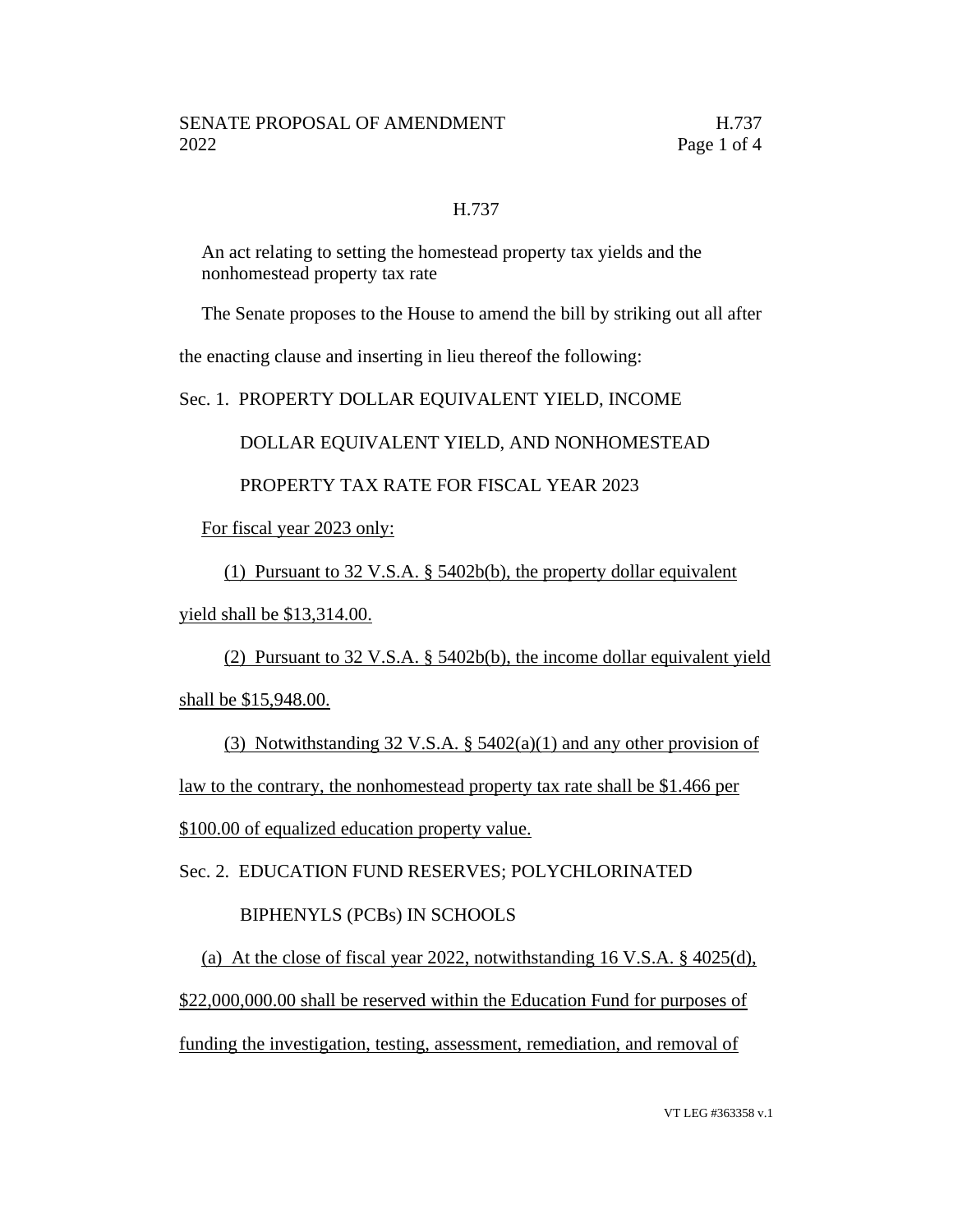polychlorinated biphenyls (PCBs) in schools.

(b) After satisfying the requirements of 16 V.S.A. § 4026 and after other reserve requirements have been met, notwithstanding 16 V.S.A. § 4025(d), of the remaining unreserved and undesignated monies in the Education Fund at the close of fiscal year 2022:

(1) the first \$10,000,000.00 shall remain unreserved and undesignated; and

(2) after accounting for the sum in subdivision (1) of this subsection, \$10,000,000.00 shall be reserved for purposes of funding the investigation, testing, assessment, remediation, and removal of PCBs in schools.

(c) No monies reserved under this section shall be expended for the remediation or removal of PCBs in schools except as authorized pursuant to Sec. 3 of this act. This subsection shall not affect the disbursement of monies reserved under this section for investigation, testing, and assessment of PCBs in schools.

(d) The State may recover from a manufacturer of PCBs monies expended from the reserves created under this section for the investigation, testing, assessment, remediation, and removal of PCBs detected in a school above the relevant action level.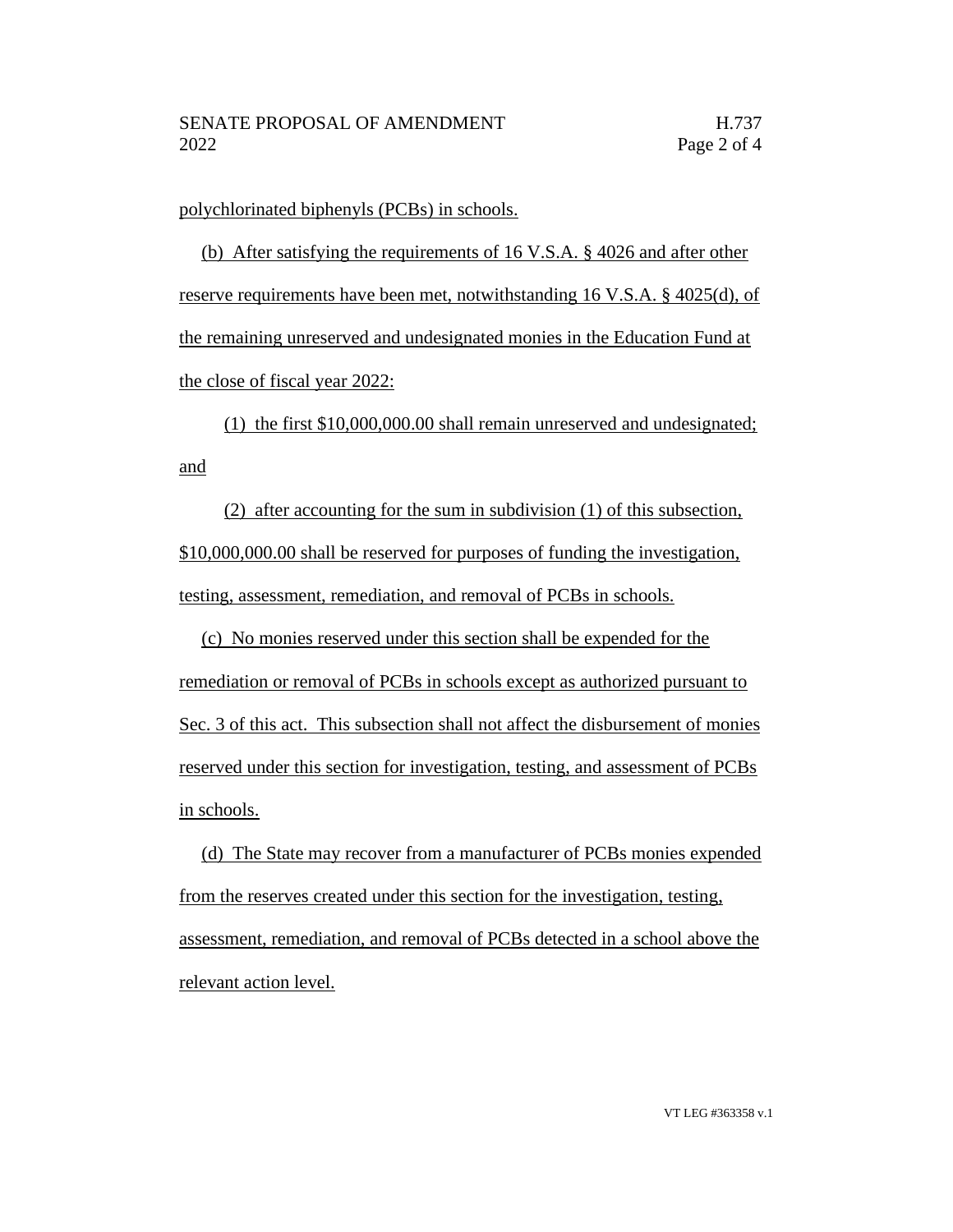# Sec. 3. DISBURSEMENT PLAN; POLYCHLORINATED BIPHENYLS (PCBs); REMEDIATION; SIGNIFICANT HEALTH THREAT (a) On or before January 15, 2023, the Agencies of Education and of Natural Resources and the Department of Health shall submit a written plan to the General Assembly setting out a process for the disbursement of monies reserved in Sec. 2 of this act. No monies shall be expended from the reserves for purposes of remediation, removal, or other required responses to the presence of PCBs in schools until the General Assembly has adopted legislation implementing or approving the plan. Monies may be expended from the reserves created in Sec. 2 of this act on the investigation, testing, and assessment of PCBs in schools, as necessary.

(b) Notwithstanding subsection (a) of this section, in the event of a significant health threat based on the concentration and location of PCBs in schools from July 1, 2022 through January 15, 2023, the Emergency Board is authorized to transfer monies in an amount not to exceed \$2,500,000.00 from the adjusted education payment of Sec. B.505 of the fiscal year 2023 act relating to making appropriations for the support of government to the Agency of Education. A transfer under this subsection shall only be made upon request of the Agencies of Education and of Natural Resources and the Department of Health for purposes of remediation, removal, or other required responses to the presence of PCBs in schools. Any amounts transferred under this subsection